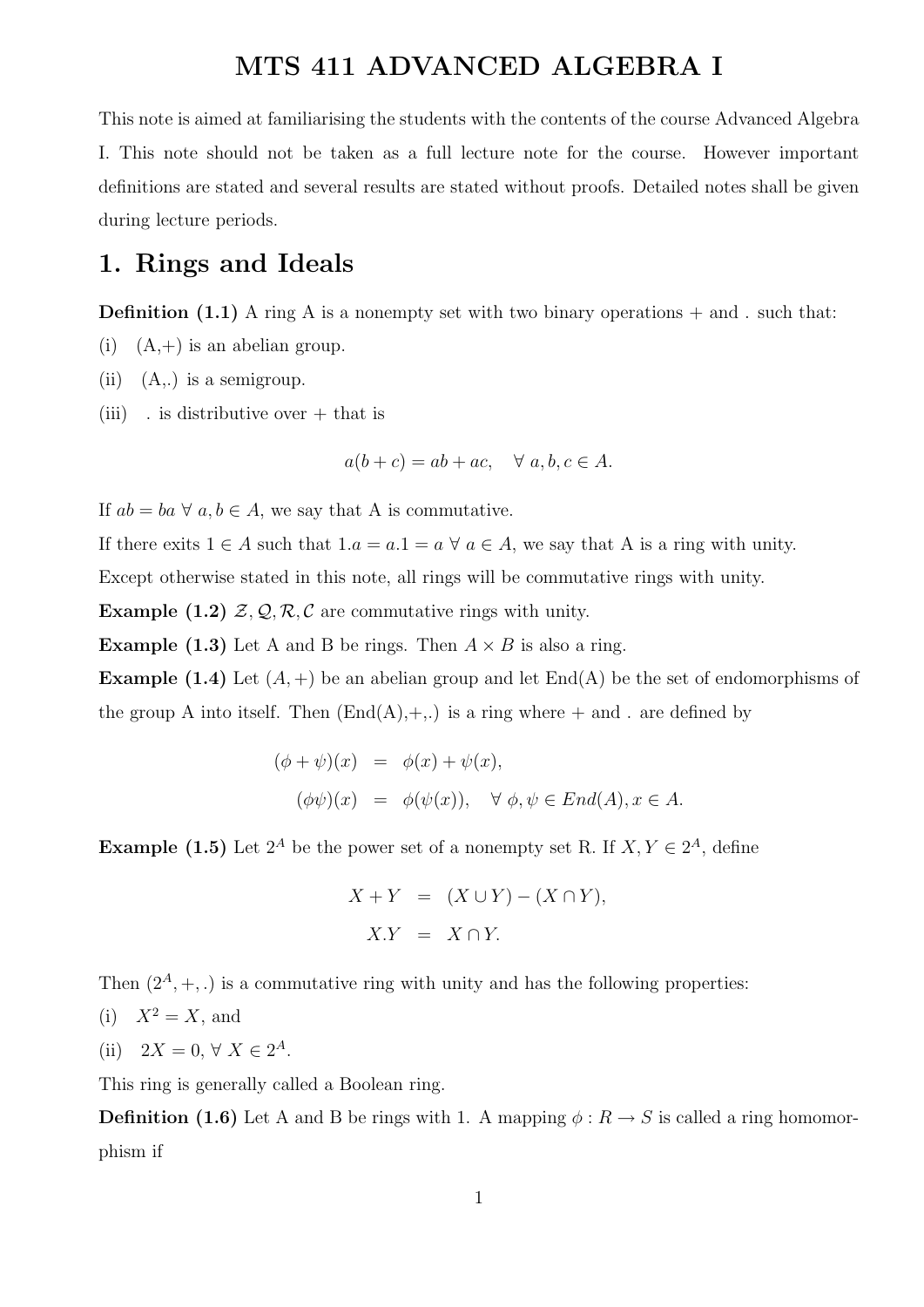- (i)  $\phi(x + y) = \phi(x) + \phi(y),$
- (ii)  $\phi(xy) = \phi(x)\phi(y) \ \forall \ x, y \in A.$

 $\phi(A)$ , the image of A under  $\phi$  is defined by  $\phi(A) = \{b \in B : \phi(a) = b \text{ for some } a \in A\}$ . Ker $\phi$ , the kernel of  $\phi$  is defined by  $Ker \phi = \{a \in A : \phi(r) = 0_B\}$ . We assume always that  $\phi(1_A) = 1_B \in B$ . **Definition** (1.7) Let A be a ring. I is called an ideal of A if I is an additive subgroup of A that is  $a, b \in I$  implies that  $a - b \in I$  and  $AI \subseteq I$  that is if  $a \in I$  and  $r \in A$ , then  $ra \in I$ . More generally, an ideal of a ring A is a subset  $I \subset A$  such that  $0 \in I$ , and  $af + bg \in I \ \forall a, b \in A$  and  $f, g \in I$ . For the ideal generated by elements  $a, b \in A$ , we write  $(a,b)$  or Aa+Ab. Similarly we write  $(X) + aA + J$  for the ideal generated by the set X, an element a and an ideal J. It should be noted that  $0 = \{0\} = (0)$  is an ideal of A, and if  $1 \in I$ , then  $I = (1) = A$ . If I is an ideal of A, define  $A/I = \{a + I : a \in A\}$ . If  $a + I, b + I \in A/I$ , then  $(a + I) + (b + I) =$ 

 $a + b + I$ ,  $(a + I)(b + I) = ab + I$ . With this definition, A/I is a commutative ring with unity since A is commutative with unity.

**Proposition (1.8)** Let  $\phi: A \to B$  be a ring homomorphism. Then

- (i)  $\phi(A)$  is a subring of B.
- (ii)  $Ker\phi$  is an ideal of A.

(iii) If  $I \subset A$  is an ideal, then there exists a ring A/I and a surjective homomorphism  $\psi : A \to A/I$  such that  $Ker \psi = I$ ; the pair A/I and  $\psi$  is uniquely defined up to isomorphism.  $\psi$  is called the quotient or canonical or natural homomorphism.

(iv) In the notation of (iii), the mapping

 $\psi^{-1}$ : [ideals of A/I]  $\rightarrow$  [ideals of A containing I]

is a 1-1 correspondence.

Recall that if A is a ring, then  $a \in A$  is a zero divisor if  $a \neq 0$  but  $\exists b \in A$  such that  $b \neq 0$  and  $ab = 0$ . A ring with no zero divisor is called an integral domain.

If  $a \in A$  and  $\exists n \in \mathcal{Z}$  such that  $a^n = 0$ , then we say that a is nilpotent. An element  $a \in A$  is invertible or a unit of A if it has an inverse in A that is  $\exists b \in A$  such that  $ab = 1$ . An element  $a \in A$  is idempotent if  $a^2 = a$ .

**Exercise**  $(1.9)$  (a) If a and b are nilpotent elements in A, show that:

- (i) 1-a is invertible in A
- (ii)  $\alpha a + \beta b$  is nilpotent  $\forall \alpha, \beta \in A$ , so that the set of nilpotent elements of A is an ideal.
- (b) If  $a \in A$  is idempotent, show that:
- (i)  $b = 1 a$  is idempotent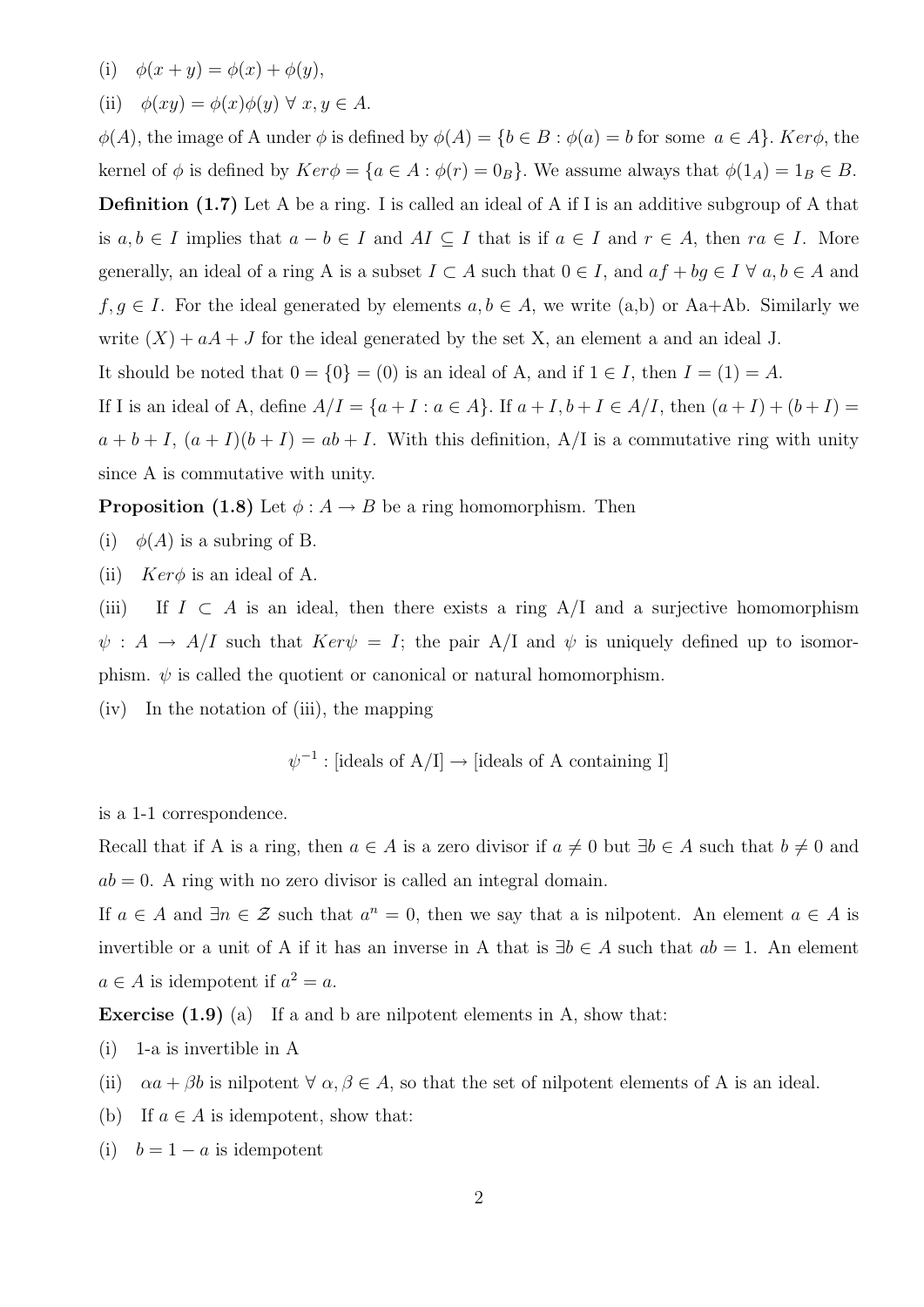(ii)  $a + b = 1$ 

(iii)  $ab = 0$ . In this case we say that a and b are complementary orthogonal idempotent.

By writing  $x = xa + x(1-a)$  for any  $x \in A$ , we see that A is a direct sum of rings  $A = A_1 \oplus A_2$ where  $A_1 = Aa$  and  $A_2 = A(1 - a)$ .

Proposition  $(1.10)$  Every nilpotent element is a zero divisor.

Exercise (1.11) Let A be a commutative ring with 1 and let X be the set of all units of A. Show that X is an abelian group.

**Definition** (1.12) Let I be an ideal of A. I is said to be generated by  $x \in A$  if  $(x) = I = \{xa :$  $a \in A$ .

Recall that a field is an integral domain A in which every nonzero element is a unit. Every field is an integral domain but the converse is false.

Theorem (1.13) Let A be a nonzero ring. Then the following are equivalent:

- (i) A is a field.
- (ii) (0) and (1) are the only ideals of A.
- (iii) Every homomorphism  $f : A \to B$  where B is a nonzero ring is injective.

Exercise (1.14) Let I and J be ideals of a ring A. Then

$$
(i) \quad I + J = \{i + j : i \in I, j \in J\},
$$

- $(ii)$   $I \cap J$ ,
- (*iii*)  $IJ = {\sum_{k}^{n} i_{k} j_{k} : i_{k} \in I, j_{k} \in J},$
- (iv)  $(I : J) = \{a \in A : aJ \subseteq I\}$

are ideals of A.

**Definition** (1.15) I+J is called the ideal generated by I and J,  $(I:J)$  is called the ideal quotient of I and J and IJ is called the product of I and J. Generally, if  $I_p$  is any family of ideals of A, then  $\cap I_p$  is also an ideal of A.

Example (1.16) Let  $A = \mathcal{Z}$ ,  $I = \langle a \rangle, J = \langle b \rangle$ . Compute:

- (i)  $I \cap J$
- $(ii)$   $I + J$
- $(iii)$  IJ.

Solution:(i)  $I \cap J = \langle [a, b] \rangle$ .

- (*ii*)  $I + J = \langle (a, b) \rangle.$
- (iii)  $IJ = \langle ab \rangle$ .

**Example (1.17)** Let  $A = \mathcal{Z}$ . Compute (I:J) given that

(i) 
$$
I = <5>, J = <20>
$$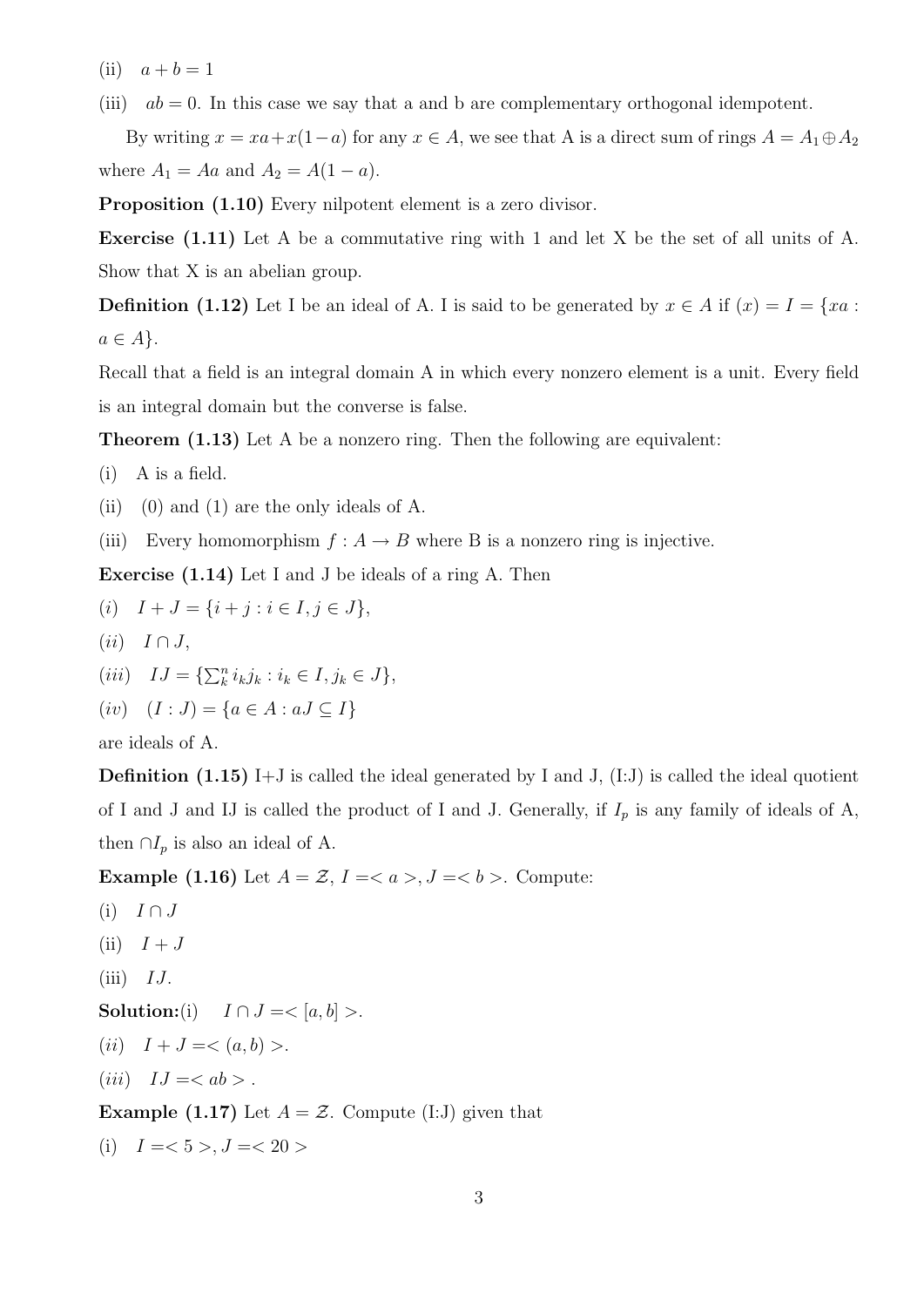- (ii)  $I = 60 > J = 70 >$
- (iii)  $I = < 42 >, J = < 132 >$ .

Solution: (i) By definition,

$$
(I:J) = (<5><20>) = {a \in A : a < 20> \subseteq <5>}
$$

and thus we have  $20pa = 5q$  so that  $20m = 5q$  and therefore we have  $m = q/4$ . Since m is an integer, we must have  $q = 0, \pm 4, \pm 8, \pm 12, \pm 16 \cdots$  and so,  $m = 0, \pm 1, \pm 2, \pm 3, \pm 4 \cdots$ . Hence  $(< 5 > : < 20 >) = \mathcal{Z} = < 1 >$ . Similarly, we obtain  $(< 60 > : < 70 >) = < 6 >$  and  $(< 42 > : <$  $132 > \implies 7 >$  (iii)  $I = < 42 >, J = < 132 >$ .

**Definition** (1.18) (i) An ideal M in a ring A is called maximal if  $M \neq A$  and M is such that if I is an ideal of A with  $M \subseteq I \subseteq A$  then  $I = M$  or  $I = R$ .

(ii) An ideal P in a ring A is called a prime ideal if I and J are ideals in A such that  $IJ \subseteq P$ , then  $I \subseteq P$  or  $J \subseteq P$ .

**Example (1.19)** In any integeral domain, (0) is a prime ideal. A commutative ring A is an integral domain iff (0) is a prime ideal of A. For each prime integer p, the ideal (p) in  $\mathcal Z$  is a prime ideal.

**Theorem (1.20)** (i) P is a prime ideal iff  $A/P$  is an integral domain.

(ii) M is a maximal ideal iff  $A/M$  is a field.

Corrolary (1.21) A maximal ideal is a prime ideal.

**Proof:** Suppose that M is maximal. Then  $A/M$  is a field so that  $A/M$  is an integral domain and hence M is prime. In general, the converse is false.

**Theorem (1.22)** Let  $\phi: A \to B$  be a ring homomorphism.

(i) If P is a prime ideal in B, then  $\phi^{-1}(P)$  is a prime ideal in A.

(ii) If M is a maximal ideal in B, it is not true that  $\phi^{-1}(M)$  is maximal in A. To see this, consider the inclusion map  $\psi : \mathcal{Z} \to \mathcal{Q}$  it is clear that (0) is maximal in  $\mathcal Q$  because  $\mathcal Q$  is a field but then  $\phi^{-1}((0)) = (0)$  and (0) is not maximal in Z since Z is not a field.

Theorem  $(1.23)$  Every nonempty commutative ring A with 1 has at least one maximal ideal.

Corrolary (1.24)(i) Let I be an ideal of A. Then I is contained in a maximal ideal of A.

(ii) Every nonunit of A is contained in a maximal ideal.

**Definition (1.25)** A ring A is called a local ring if it has exactly one maximal ideal. Every field is a local ring.

**Theorem (1.26)** (i) Let A be a ring and let  $M \neq (1)$  be an ideal of A such that every  $x \in A-M$ is a unit in A. Then A is a local ring and M is its maximal ideal.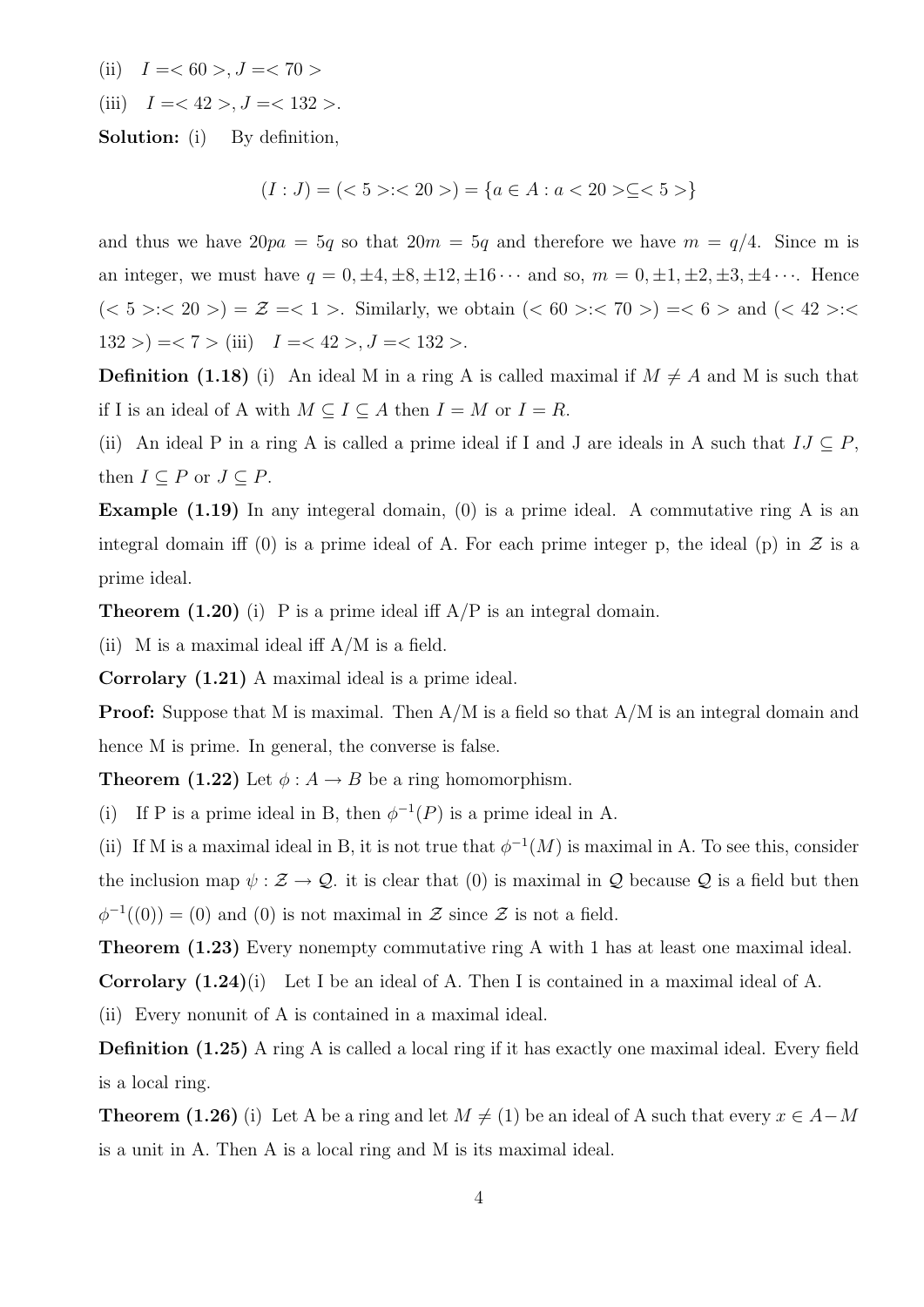(ii) Let A be a ring and M a maximal ideal of A such that every element of 1+M is a unit in A. Then A is a local ring.

**Definition**  $(1.27)(i)$  A ring with finite number of maximal ideals is called a semi-local ring.

(ii) A principal ideal domain (PID) is an integral domain in which every ideal is principal.

Theorem(1.28) If A is a PID then every prime ideal is maximal.

Proposition (1.29) Let N be the set of all nilpotent elements in a ring A. Then:

(i) N is an ideal of A,

(ii) A/N has no nilpotent element different from 0.

Definition (1.30) The ideal N of Theorem (1.29) is called the nilradical of A denoted by nilrad A. A is said to be a reduced ring if  $nilradA = 0$ .

Definition (1.31) The Jacobson radical of A is the intersection of all the maximal ideals of A.

**Proposition (1.32)** The nilradical of A is the intersection of all the prime ideals.

**Proposition** (1.33)  $x \in J$  iff 1-xy is a unit in A for all y in A.

Definition (1.34) Let J be any ideal of A.

(i) The ideal quotient  $(0, J)$  is called the annihilator of J and it is denoted by Ann(J). It is the set of all x in A such that  $xJ = 0$ .

(ii) The radical of J denoted by  $r(J)$  is the set

 $r(J) = \{x \in A : x^n \in J \text{ for some } n > 0.$ 

#### SPECIMEN QUESTIONS

- 1. (a) Let e and I be an element and a subset in a ring A respectively. When do we say that:
	- i. e is idempotent ?
	- ii. I is a prime ideal ?
	- iii. I is a maximal ideal ?
	- iv. A is an integral domain ?
	- v. A is a division ring ?
	- vi. A is a Boolean ring ?
	- (b) If A has more than one element and if  $ax = b$  has a solution  $\forall (a \neq 0) \in A$  and  $\forall b \in A$ , show that A is a division ring.
	- (c) Let A be a commutative ring with unity and let M and P be any two ideals of A. Show that: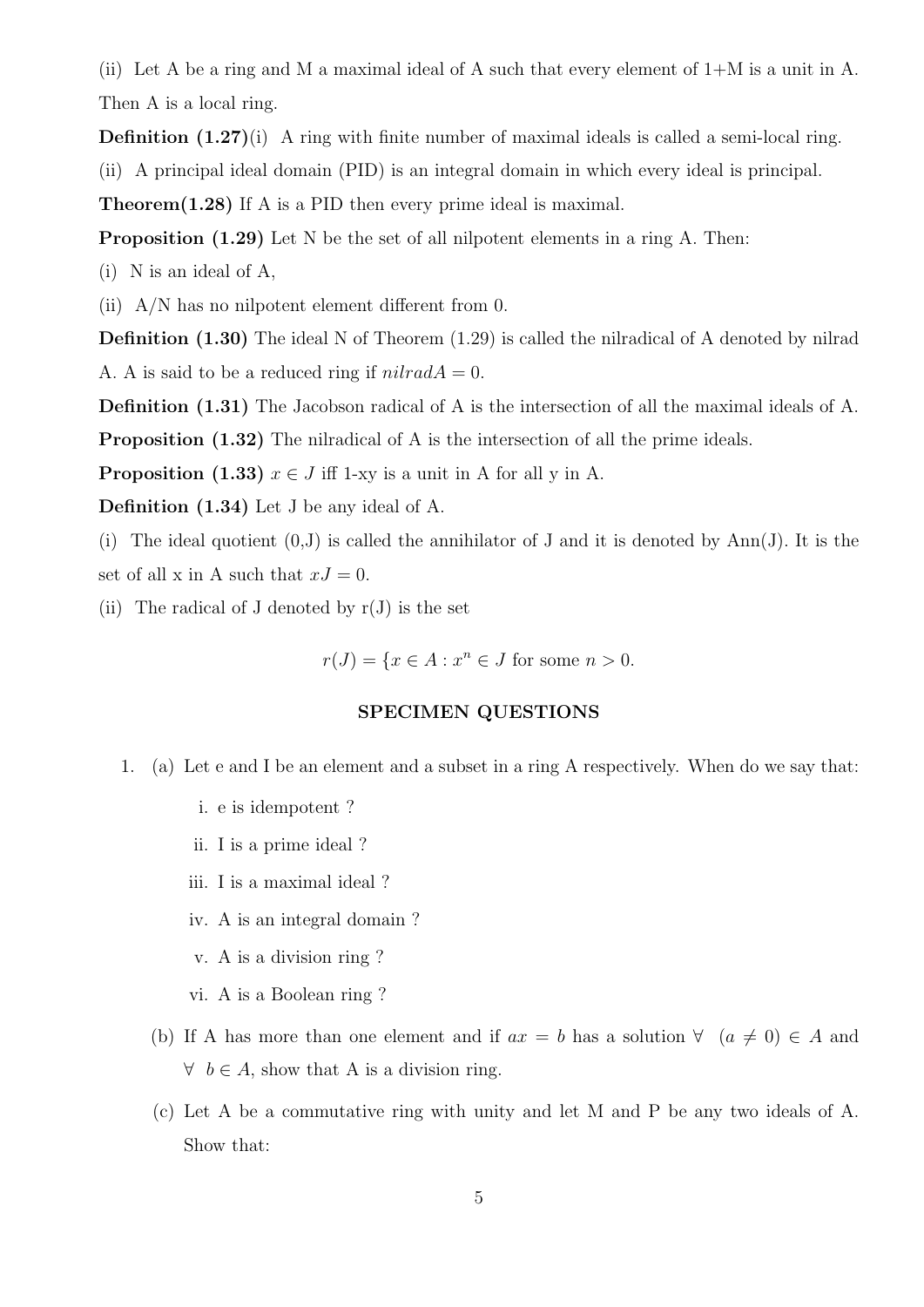- i. P is prime iff  $A/P$  is an integral domain,
- ii. M is maximal iff A/M is a field,
- iii. A maximal ideal of A is prime ideal in A. Give an example to show that the converse is false,
- iv. If A is a Boolean ring, then each prime ideal  $P \neq A$  is maximal.
- 2. (a) Let A be a commutative ring and let M and P be any two ideals of A. Define the following:
	- i. M+P, when is M and P coprime or comaximal?
	- ii.  $M \cap P$ ,
	- iii. MP,
	- iv. (M:P), the ideal quotient of M and P,
	- v. Ann(M), the annihilator of M,
	- vi.  $r(M)$ , the radical of M,
	- vii. J(M), the Jacobson radical of M,
	- viii. N(M), the nilradical of M.
	- (b) Show that:
		- i. MP is an ideal of A,
		- ii. (M:P) is an ideal of A,
		- iii.  $r(M)$  is an ideal of A,
		- iv.  $a \in J(M)$  iff (1-ab) is a unit in  $A \forall b \in A$ ,
		- v.  $(M : P)P \subseteq M$ ,
		- vi.  $r(r(M)) = r(M)$ ,
		- vii.  $r(M)$  is the intersection of all prime ideals containing M,
		- viii. M and P are coprime iff  $r(M)$  and  $r(P)$  are coprime.
	- (c) Let  $A = \mathcal{Z}$  and let  $M = (42)$  and  $P = (132)$ . Compute the following:
		- i. M+P,
		- ii.  $M \cap P$ ,
		- iii. MP,
		- iv. (M:P).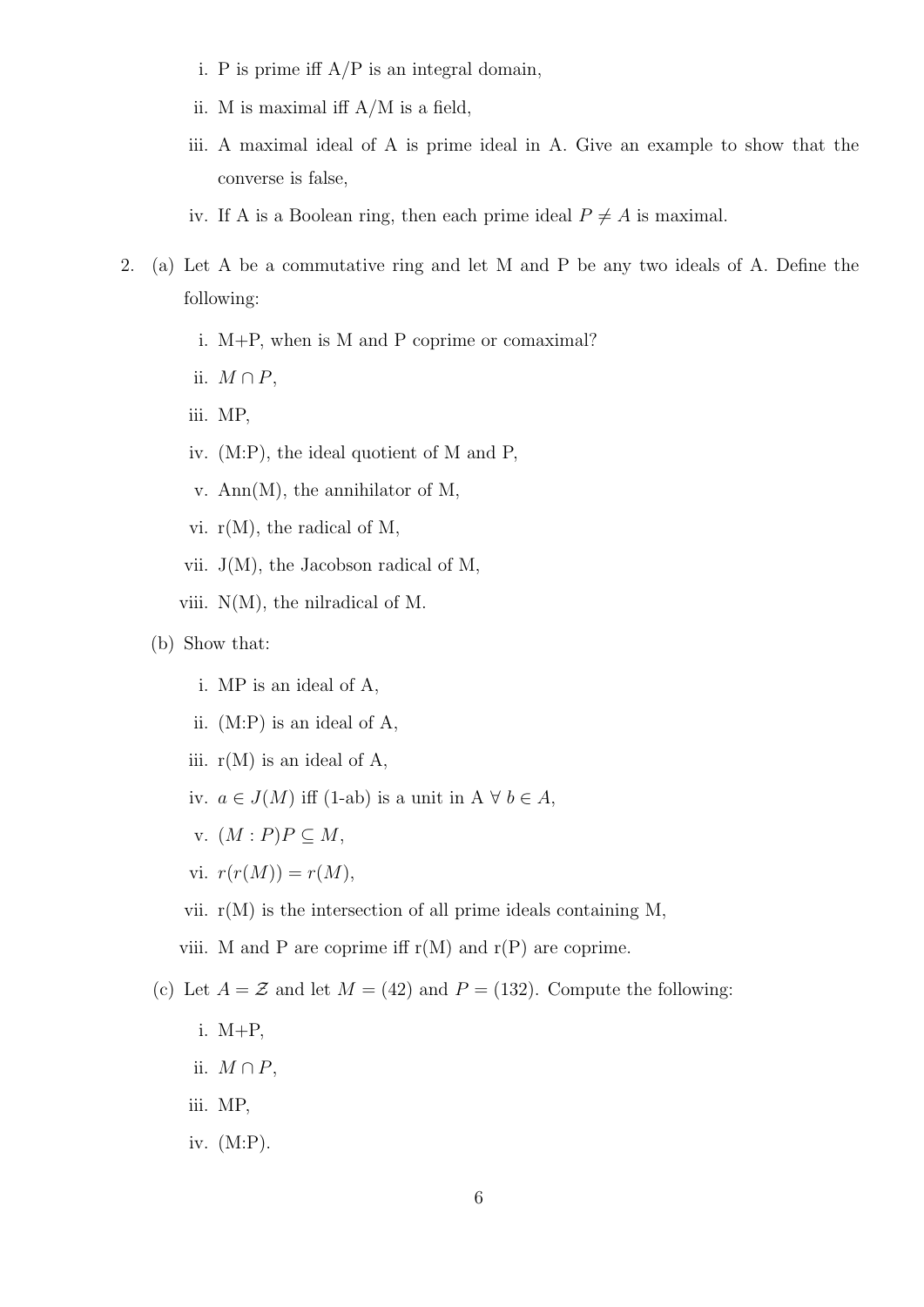### 2. Modules

**Definition** (2.1) Let A be a commutative ring. An A-module is an abelian group  $(M,+)$  on which A acts linearly. It is a pair  $(M, \mu)$  where  $(M, +)$  is an abelian group and  $\mu : A \times M \rightarrow M$ such that if we write ax for  $\mu(a, x)$  with  $a \in A, x \in M$ , the following axioms are satisfied:

- (i)  $a(x + y) = ax + ay$ ,
- (ii)  $(a + b)x = ax + bx,$

(iii) 
$$
(ab)x = a(bx),
$$

(iv)  $1x = x$ , for all  $a, b \in A, x, y \in M$ .

Equivalently,  $(M,+)$  is an abelian group together with a ring homomorphism  $A \to E(M)$ , where E(M) is the ring of endomorphisms of the abelian group M.

The notion of a module is a common generalization of several concepts for example, vector spaces.

If A is a field, then an A-module M is an A-vector space or a vector space M over the field A.

Example (2.2) (i) An Ideal I of A is an A-module. In particular A itself is an A-module.

(ii) If A is a field K, then A-module is K-vector space.

(iii) If  $A = \mathcal{Z}$ , then  $\mathcal{Z}$ -module is an abelian group.

(iv) If  $A = K[x]$ , where K is a field, an A-module is a K-vector space with a linear transformation.

(v) If G is a finite group,  $A = K(G)$  is a group algebraof G over the field K, thus A is not commutative unless G is. Then A-module is the K-representation of G.

(vi) If V is a vector space over a field F, then V is an F-module.

**Definition (2.3)** Let M and N be A-modules. A mapping  $f : M \to N$  is an A-module homomorphism or is A-linear if

$$
f(x + y) = f(x) + f(y),
$$
  

$$
f(ax) = af(x), \forall x, y \in M, a \in A.
$$

If A is a field, an A-module homomorphism is the same as a linear transformation of vector spaces.

It can easily be shown that the composition of A-module homomorphisms is again an A-module homomorphism.

The set of all A-homomorphisms from M to N can be made an A-module by defining  $(f+g)$  and  $(af)$  by

$$
(f+g)(x) = f(x) + g(x),
$$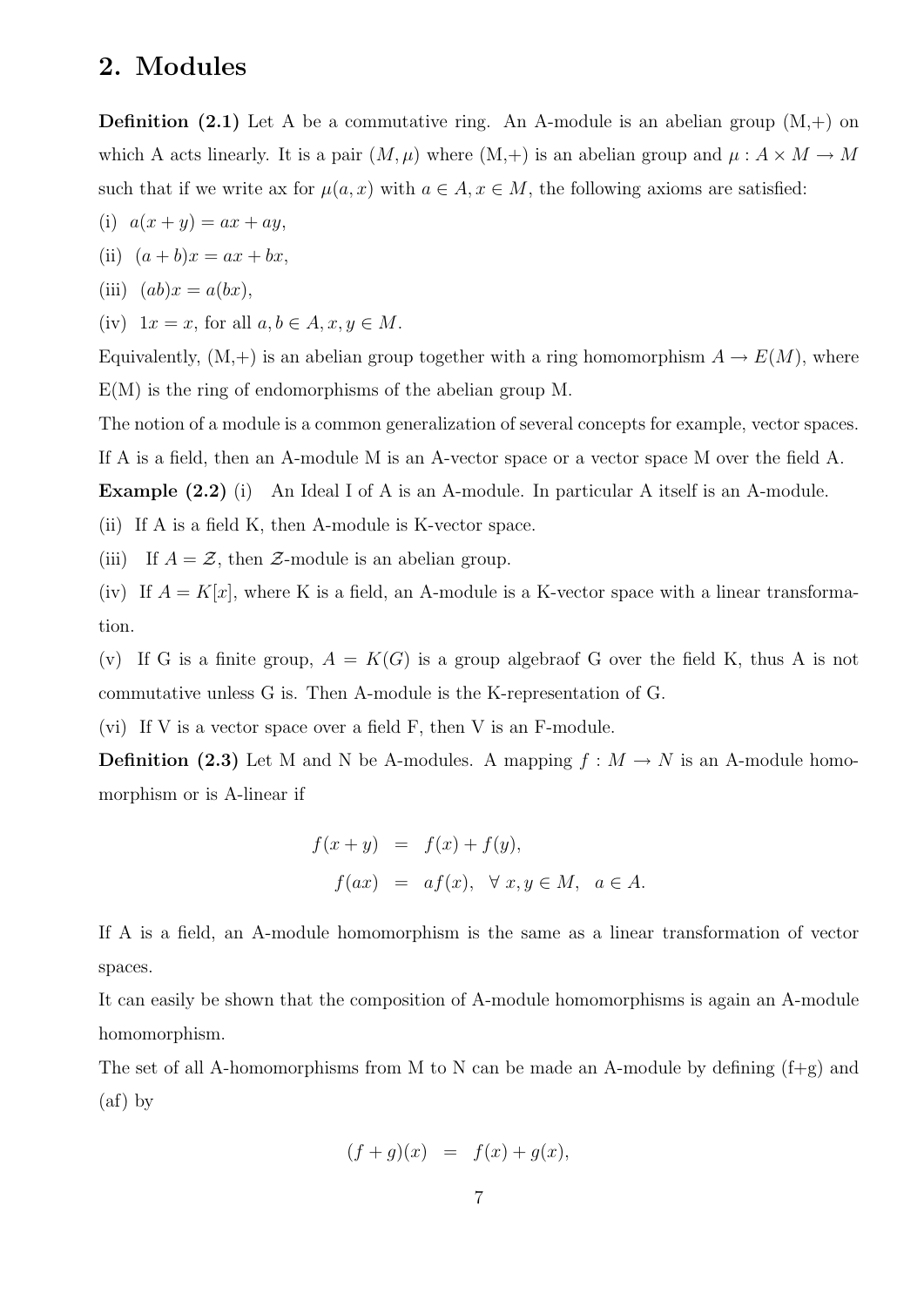$$
(af)(x) = af(x), \forall x \in M.
$$

With this definition, it can easily be checked that the axioms for an A-module is satisfied. This A-module is denoted by Hom(M,N).

**Definition (2.4)** A submodule N of an A-module M is a subgroup of M which is closed under multiplication by elements of A. The abelian group M/N then inherits an A-module structure from M, defined by  $a(x+N) = ax+N$ . The A-module M/N is the quotient of M by N. The natural map  $\phi : M \to M/N$  is an A-homomorphism.

If  $f : M \to N$  is an A-homomorphism, the kernel of of f is the set

$$
Ker f = \{x \in M : f(x) = 0\}
$$

and is a submodule of M. The image of f is the set

$$
Im f = f(M)
$$

and is a submodule of N. The cokernel of f is

$$
coker\ f = N/Im f
$$

which is a quotient module of N.

**Definition (2.5)** Let M be an A-module and let  $\{M_i\}$  be a family of A submodules of M. Their sum  $\sum M_i$  is the set of all finite sums  $x_i$  where  $\{x_i \in M_i\}$  for all i and almost all the  $x_i$  are zero.  $\sum M_i$  is the smallest submodule of M which contains all the  $M_i$ .

The intersection  $\cap M_i$  is again a submodule of M. Thus the submodules of M form a complete lattice with respect to inclusion.

**Proposition (2.6)** (i) If L, M and N are A-modules such that  $N \subseteq M \subseteq L$ , then

$$
[L/N]/[M/N] \cong L/M.
$$

(ii) If P and Q are submodules of M, then

$$
[P+Q]/P \cong Q/[P \cap Q].
$$

Definition (2.7) Let M be an A-module and let I be an ideal of A. The product IM is the set of all finite sums  $\sum a_i x_i$  with  $a_i \in I, x_i \in M$  and it is a submodule of M.

If N and P are A-submodules of M, (N:P) is defined to be the set of all  $a \in A$  such that  $aP \subseteq N$ . It is a an ideal of A. In particular,  $(0:M)$  is the set of all  $a \in A$  such that  $aM = 0$ . This is also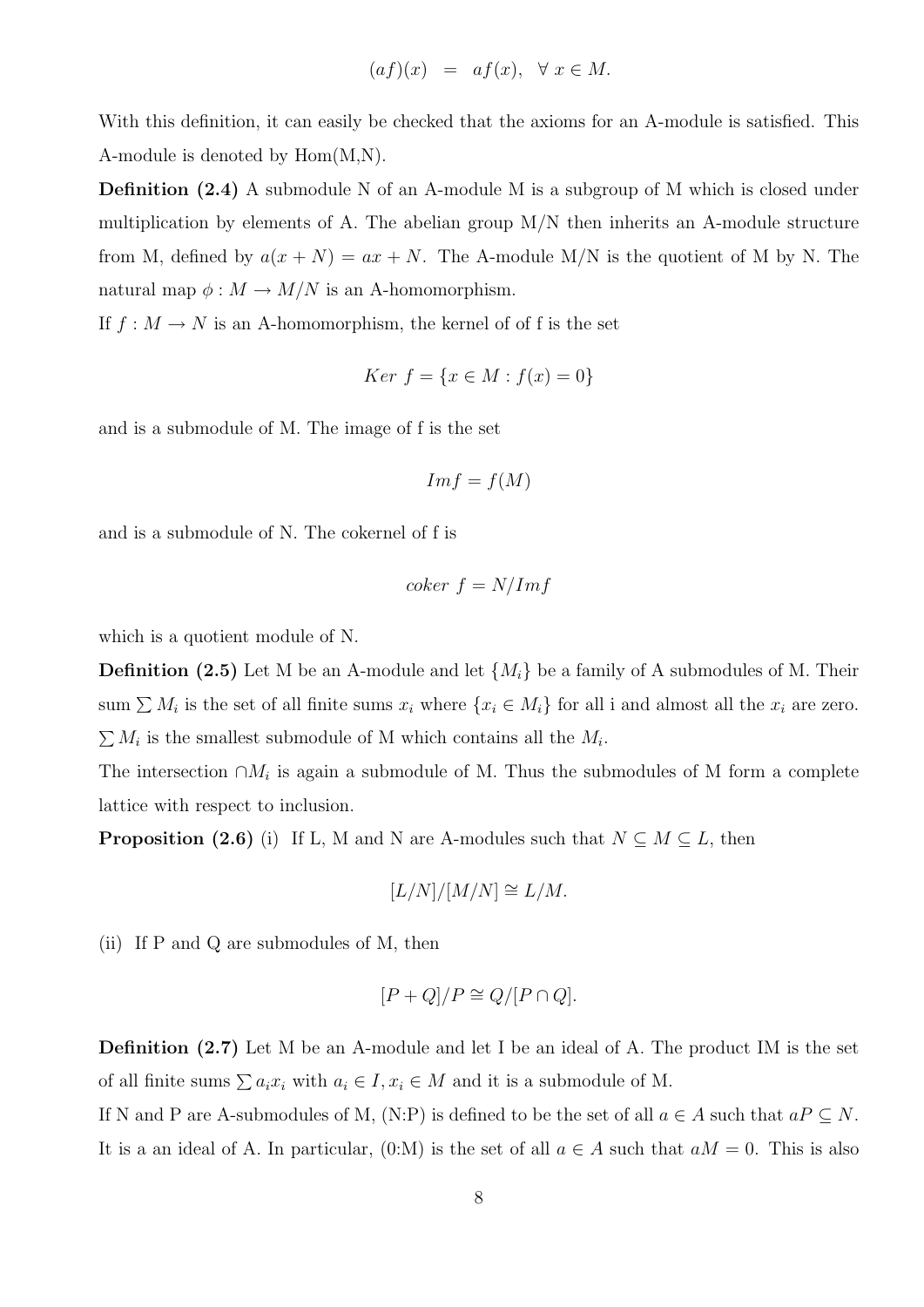an ideal called the annihilator of M and is denoted by Ann(M). If  $I \subseteq Ann(M)$ , we may regard M as an A/I-module as follows:

If  $\overline{x} \in A/I$  is represented by  $x \in A$ , define  $\overline{x}m$  to be xm with  $m \in M$ : this is independent of the choice of the representation x of  $\overline{x}$ , since  $IM = 0$ .

**Definition (2.8)** An A-module M is faithful if  $Ann(M) = 0$ . If  $Ann(M) = I$ , then M is faithful an an A/I-module.

Proposition  $(2.9)$  (i) If M and N are A-modules, then

$$
Ann(M + N) = Ann(M) \cap Ann(N).
$$

(ii) If N and P are A-submodules of M, then

$$
(N : P) = Ann((N + P)/N).
$$

Definition (2.10) If S is a subset of an A-module M, then (S) will denote the intersection of all the submodules of M that contains S. This is called the submodule of M generated by S, while the elements of S are called generators of (S).

Thus (S) is a submodule of M that contains S and it is contained in every submodule of M that contains S, that is (S) is the smallest submodule of M containing S. If  $S = \{x_1, \dots, x_n\}$  we write  $(x_1, \dots, x_n)$  for the submodule generated by S.

**Lemma (2.11)** Let M be an A-module and let  $S \subseteq M$ .

(i) If  $S = \emptyset$  then  $(S) = \{0\}.$ 

(ii) If  $S \neq \emptyset$  then

$$
(S) = \left\{ \sum_{i=1}^{n} a_i s_i : n \in \mathcal{N}, a_i \in A, s_i \in S \right\}.
$$

**Definition** (2.12) An A-module M is said to be finitely generated if  $M = (S)$  for some finite subset S of M.

M is said to be cyclic if  $M = (m)$  for some element  $m \in M$ . If M is finitely generated, then let  $\mu(M)$  denote the minimal number of generators of M. If M is not finitely generated, then we define  $\mu(M) = \infty$ .  $\mu(M)$  is called the rank of M.

**Remark (2.13)** (i) By (2.11)(i), we have  $\mu({0}) = 0$  and  $M \neq {0}$  is cyclic iff  $\mu(M) = 1$ .

(ii) The concept of cyclic A-module generalizes the concept of cyclic group. Thus an abelian group G is cyclic iff it is a cyclic  $\mathcal{Z}\text{-module}$ .

(iii) If A is a PID, then any A-submodule M of A is an ideal, and so  $\mu(M) = 1$ .

If M is a finitely generated A-module and N is any submodule, then  $M/N$  is clearly finitely generated, and in fact,  $\mu(M/N) \leq \mu(M)$  since the image in M/N of any generating set of M is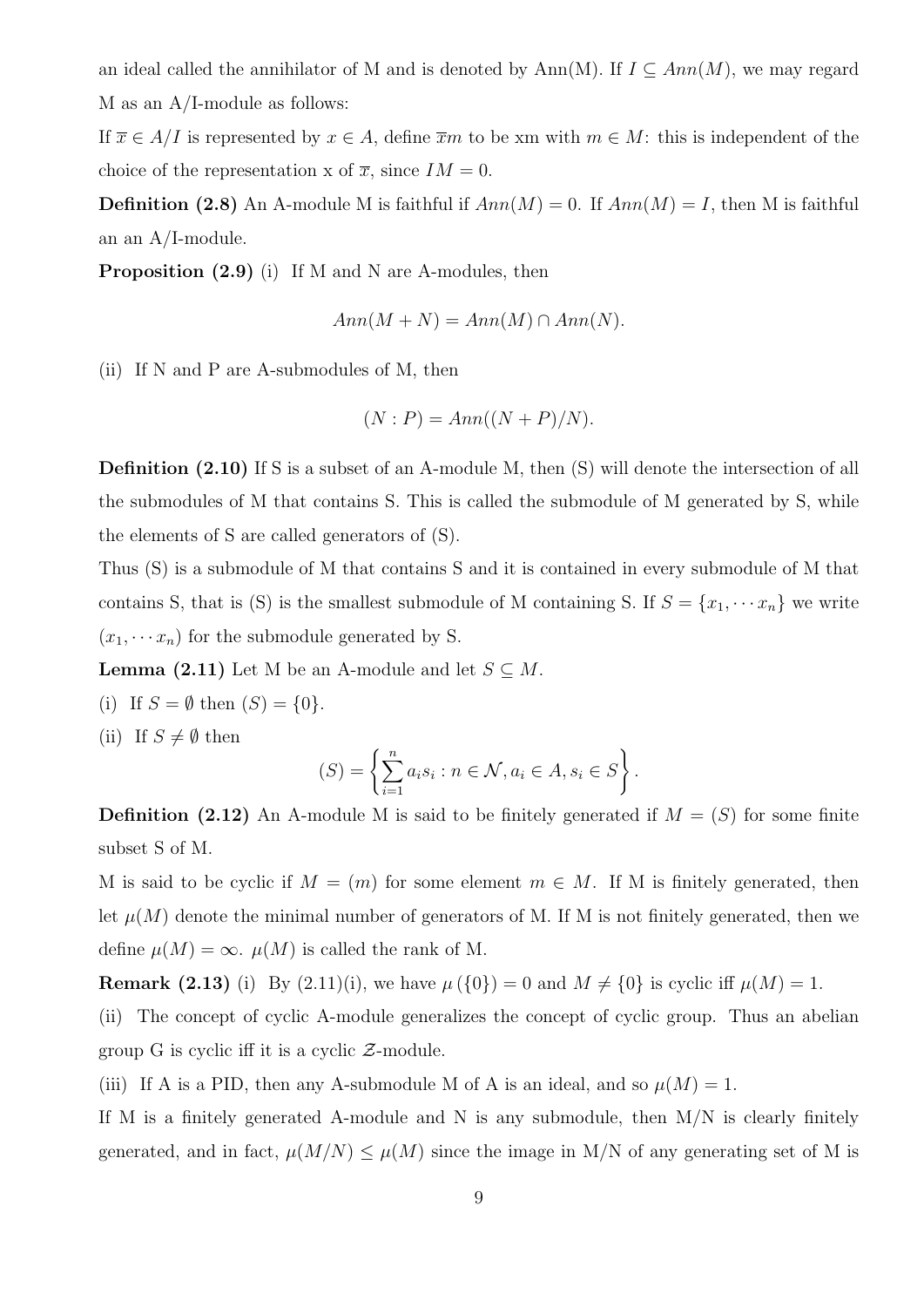a generating set of M/N.

**Proposition (2.14)** Suppose that M is an A-module and N is a submodule. If N and  $M/N$  are finitely generated then

$$
\mu(M) \le \mu(N) + \mu(M/N).
$$

**Definition (2.15)** If  $\{N_{\alpha}\}\$ is a family of A-modules of M, then the submodule generated by  $N_{\alpha}$ is  $(\cup_{\alpha} N_{\alpha})$ . This is just the set of all sums  $n_{\alpha_1} + n_{\alpha_2} + \cdots + N_{\alpha_k}$  where  $n_{\alpha_i} \in N_{\alpha_i}$  that is  $\sum_{\alpha \in \lambda} N_{\alpha}$ . If  $\lambda$  is a finite set then  $\lambda = \{1, 2, ..., m\}$  and we write  $\sum_{\alpha=1}^{m} N_{\alpha}$  for the submodule generated by  $N_1, N_2, \cdots, N_m.$ 

**Proposition (2.16)** Let A be a ring and let  $M = (m)$  be a cyclic A-module. Then

$$
M \cong A/Ann(m).
$$

Corrolary (2.17) If F is a field and M is a nonzero cyclic F-module, then  $M \cong F$ .

**Definition** (2.18) Let M be an A-module and let  $I \subseteq A$  be an ideal. Then

$$
IM = \left\{ \sum_{i=1}^{n} a_i m_i : n \in \mathcal{Z}, a_i \in I, m_i \in M \right\}.
$$

The set IM is clearly a submodule of M. The product IM is a generalization of the concept of product of ideals.

**Remark (2.19)** If A is commutative and  $I \subseteq Ann(M)$ , then there is a map

$$
[A/I]\times M\to M
$$

defined by  $(a + I)m = am$ .

**Definition (2.20)** Let A be an integral domain and let M be an A-module. An element  $x \in M$ is a torsion element if  $Ann(x) \neq \{0\}$ . Thus an element  $x \in M$  is torsion iff there exists an  $a \neq 0 \in A$  such that  $ax = 0$ . Let  $M_{\tau}$  be the set of torsion elements of M. M is said to be torsion-free if  $M_{\tau} = \{0\}$ , and M is a torsion module if  $M = M_{\tau}$ .

**Proposition** (2.21) Let A be an integral domain and let M be an A-module. Then

(i)  $M_{\tau}$  is a submodule of M, called the torsion submodule.

(ii)  $M/M_{\tau}$  is torsion-free.

**Example (2.22)** (i) If G is an abelian group, then the torsion  $\mathcal{Z}\text{-module of }G$  is the set of all elements of G of finite order. Thus  $G = G_{\tau}$ , meaning that every element of G is of finite. In particular, any finite abelian group is torsion. The converse is not true. For example if we take  $G = \mathcal{Q}/\mathcal{Z}$ , then  $|G| = \infty$ , but every element of  $\mathcal{Q}/\mathcal{Z}$  has finite order since  $q(p/q + \mathcal{Z}) = p + \mathcal{Z} =$  $0 \in \mathcal{Q}/\mathcal{Z}$ . Thus  $(\mathcal{Q}/\mathcal{Z})_{\tau} = \mathcal{Q}/\mathcal{Z}$ .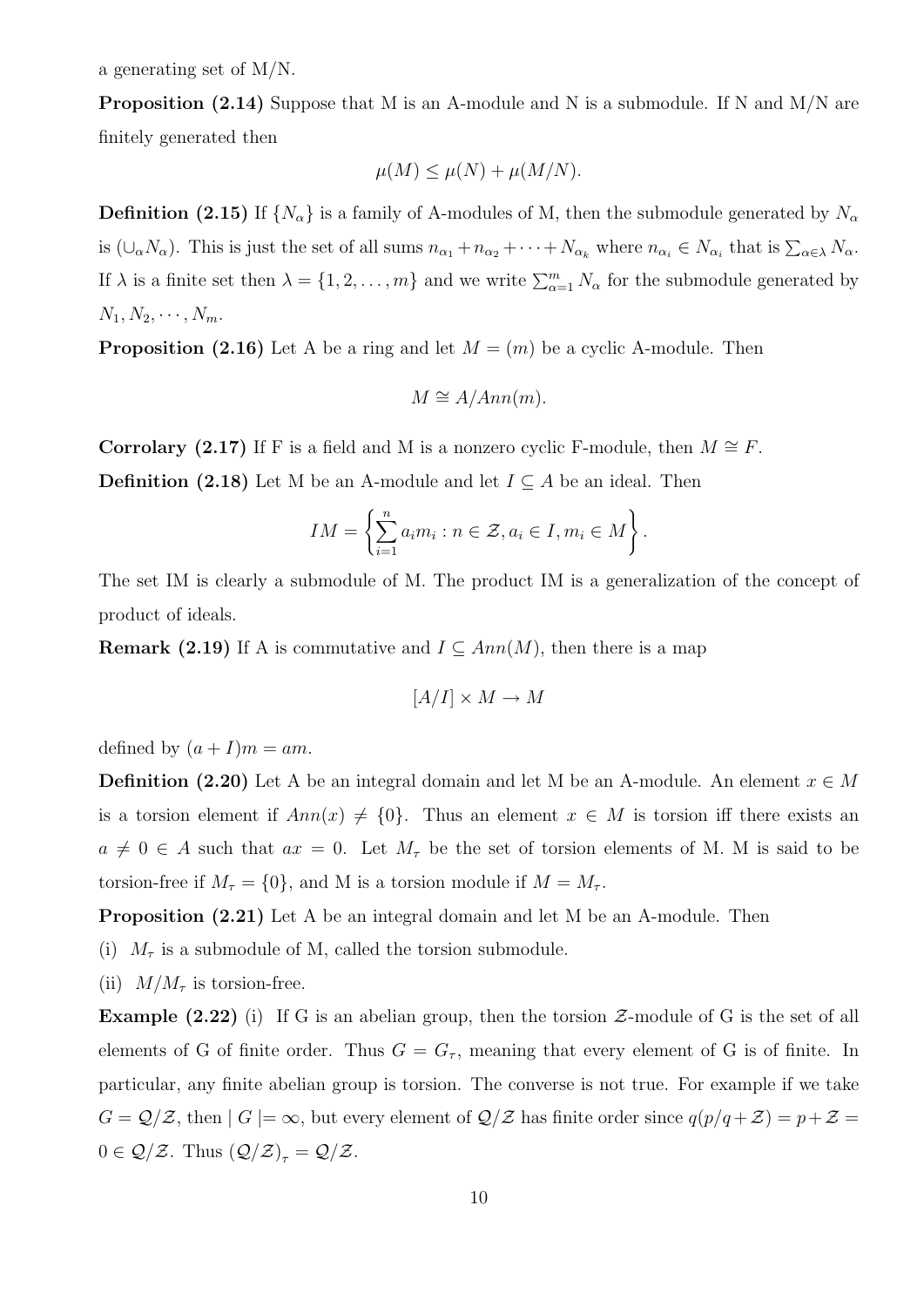(ii) An abelian group is torsion-free if it has no elements of finite order other than zero. For example, let us take  $G = \mathcal{Z}^n$  for any natural number n.

(iii) Let  $V = F^2$  and consider the linear transformation  $T : F^2 \to F^2$  defined by  $T(u, v) = (v, 0)$ . Then F[X] module  $V_T$  determined by T is a torsion module. In fact  $Ann(V_T) = (X^2)$ .

**Proposition** (2.23) Let A be an integral domain and let M be a finitely generated torsion A-module. Then  $Ann(M) \neq (0)$ . In fact, if  $M = (x_1, x_2, \dots, x_n)$ , then

$$
Ann(M) = Ann(x_1) \cap \cdots \cap Ann(x_n) \neq (0).
$$

**Proposition (2.24)** Let F be a field and let V be a vector space over F, that is an F-module. Then V is torsion-free.

**Definition (2.25)** Let M and N be A-modules.  $M \oplus N$  the direct sum of M and N is defined by

$$
M \oplus N = \{(x, y) : x \in M, y \in N\}.
$$

This can be made an A-module if we define addition and scalar multiplication by

$$
(a, b) + (c, d) = (a + c, b + d),
$$
  
 $r(a, b) = (ra, rb).$ 

More generally, if  ${M_i}_{i\in\lambda}$  is any family of A-modules, then their direct sum  $\oplus_{i\in\lambda}M_i$  is a set whose elements are families  $(x_i)_{i \in \lambda}$  such that  $x_i \in M_i$  for each  $i \in \lambda$  and almost all  $x_i$  are zero. Definition (2.6) An A-module M is said to be free if it is isomorphic to an A-module of the form  $\bigoplus_{i\in\lambda}M_i$  where each  $M_i\cong A$  as an A-module.

Remark (2.27) The direct sum has an important homomorphism property, which, can be used to characterize direct sum. To see this, suppose that  $f_i: M_i \to N$  are A-module homomorphisms. Then there is a map

$$
f:M_1\oplus\cdots\oplus M_n
$$

defined by

$$
f(x_1, x_2, \cdots, x_n) = \sum_{i=1}^n f_i(x_i).
$$

It can be easily be checked that f is an A-module homomorphism.

**Theorem (2.28)** Let M be an A-module and let  $M_1, M_2, \dots, M_n$  be submodules such that (i)  $M_1 + M_2 + \cdots + M_n$ , and (ii) for  $1 \leq i \leq n$ ,

$$
M_i \cap (M_1 + \dots + M_{i-1} + \dots + M_n) = 0.
$$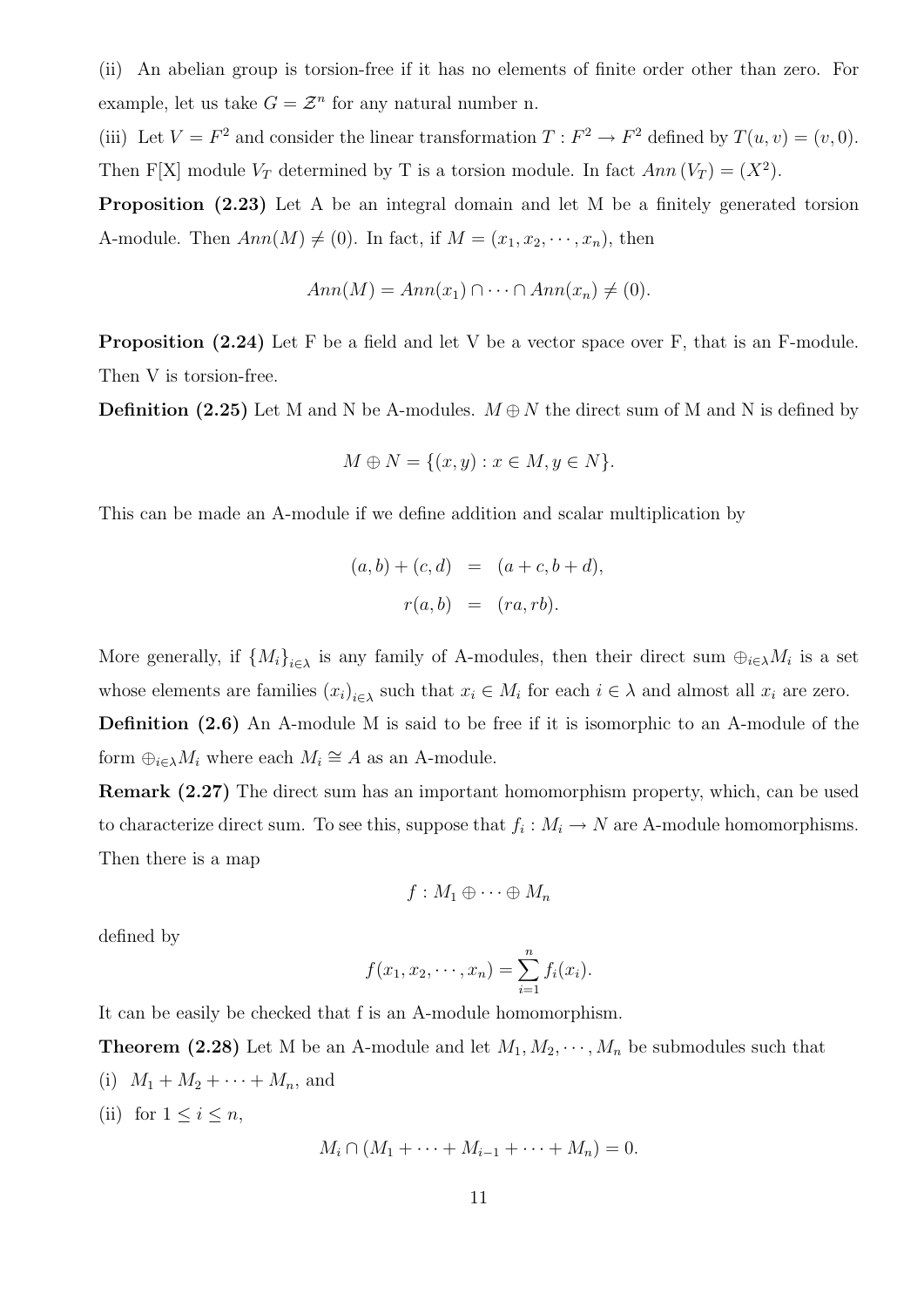Then  $M \cong M_1 \oplus M_2 \oplus \cdots \oplus M_n$ .

**Proposition (2.29)** M is a finitely generated A-module iff M is isomorphic to a quotient of  $A^n$ for some integer  $n > 0$ .

**Proposition (2.30)** Let M be a finitely generated A-module, let I be an ideal of A, and let  $\phi$ be an A-module endomorphism of M such that  $\phi(M) \subseteq IM$ . Then  $\phi$  satisfies the equation of the form

$$
\phi^{n} + a_1 \phi^{n-1} + a_2 \phi^{n-2} + \dots + a_n = 0, \quad a_i \in I.
$$

Corrolary (2.31) Let M be a finitely generated A-module and let I be an ideal of A such that  $IM = M$ . Then there exists  $x \equiv 1 \mod I$  such that  $xM = 0$ .

Proposition (2.32) [Nakayama's Lemma] Let M be a finitely generated A-module and I an ideal of A contained in the Jacobson radical J of A. Then  $IM = M$  implies that  $M = 0$ .

Corrolary (2.33) Let M be a finitely generated A-module, N a submodule of M,  $I \subseteq J$  an ideal. Then

$$
M = IM + N \Rightarrow M = N.
$$

**Definition** (2.34) If M is an A-module and  $M_1 \subseteq M$  is a submodule, we say that  $M_1$  is a direct summand of M, or is complemented in M, if there is a submodule  $M_2 \subseteq M$  such that  $M_1 \cong M_1 \oplus M_2.$ 

#### SPECIMEN QUESTIONS

- 1. Define the following:
	- (a) Module,
	- (b) Submodule,
	- (c) Faithful module,
	- (d) Cyclic module,
	- (e) Torsion module,
	- (f) Free module,
	- (g) Quotient module,
	- (h) A-module homomorphism,
	- (i) Exact sequence,
	- (j) Cokernel.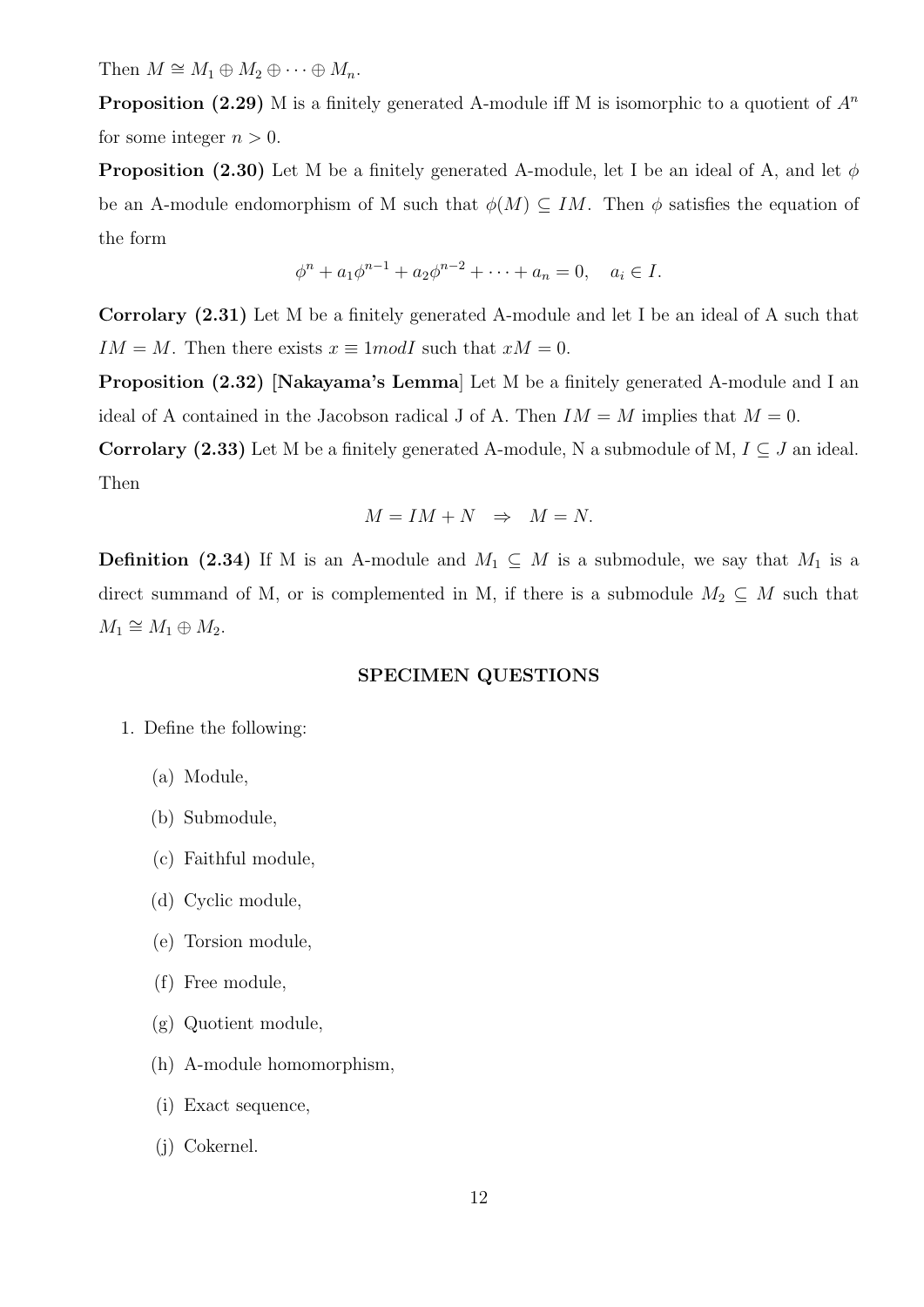- 2. (a) If A is a field K, show that an A-module M is a K-vector space.
	- (b) Let M and N be A-modules and let  $\text{Hom}_{A}(M, N)$  be the set of all A-homomorphisms from M into N. Define  $\forall f, g \in \text{Hom}_A(M, N)$  and  $\forall x \in M$ :

$$
(f+g)(x) = f(x) + g(x),
$$
  

$$
(af)(x) = af(x), a \in A.
$$

Show that  $\text{Hom}_A(M, N)$  is an A-module.

(c) Let M, M', N, N' be A-modules and let  $u : M' \to M$  and  $v : N \to N'$  be A-module homomorphisms which induce the mappings

$$
\bar{u}: \text{Hom}_{A}(M, N) \to \text{Hom}_{A}(M', N),
$$
  

$$
\bar{v}: \text{Hom}_{A}(M, N) \to \text{Hom}_{A}(M, N'),
$$

respectively defined by

$$
\begin{array}{rcl}\n\bar{u}(f) & = & f \circ u, \\
\bar{v}(f) & = & v \circ f, \quad \forall \ f \in \text{Hom}_A(M, N).\n\end{array}
$$

Show that  $\bar{u}$  and  $\bar{v}$  are A-homomorphisms.

3. (a) If M and N are A-modules, show that

$$
Ann(M + N) = Ann(M) \cap Ann(N).
$$

(b) If N and P are A-submodules of an A-module M, show that

$$
(N : P) = Ann((N + P)/N).
$$

(c) Let  $M = (m)$  be a cyclic A-module. Show that

$$
M \cong A/Ann(m).
$$

(d) Show that M is a finitely generated A-module iff M is isomorphic to a quotient of  $A^n$ for some integer  $n > 0$ .

# References

1. Atiyah M.F. and Macdonald I., Introduction to Commutative Algebra, Addison-Wesley, Reading, Mass., 1969.